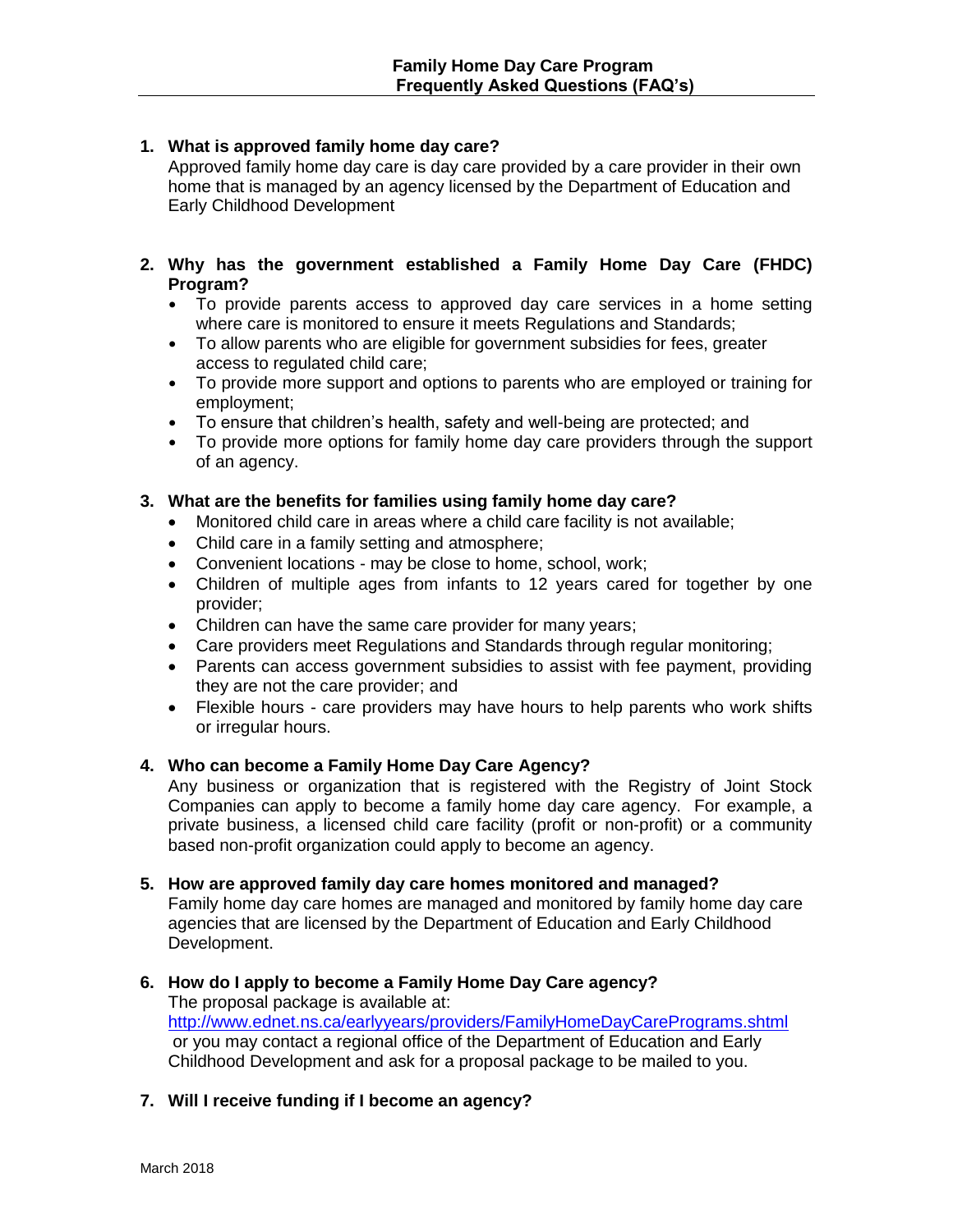An applicant that receives a license to operate family home day care agency may apply for funding and be subject to the evaluation process as outlined in the Family Home Day Care Terms and Conditions.

## **8. What are the steps to obtain a Family Home Day Care agency license?**

There are two steps before a licensed is issued:

- 1. Submitted proposal form and proposal will be reviewed and approved by the Department. The approval will be based on the operating budget, the program, and the need for child care in the area.
- 2. Applicants that have their proposals approved would provide the remaining supplementary information required to obtain a license.

## **9. Can an agency be licensed and not receive funding?**

Yes, an applicant who receives approval for their proposal and is advised that funding is not available or chooses to operate without the funding can continue the process and obtain a license.

## **10. What funding is provided to an agency?**

There are two types of grants provided, the FHDC Start Up Grant and the FHDC Operating Grant. If the agency is eligible for funding, these grants are disbursed once the agency is licensed.

- The FHDC Start Up Grant amount is \$5,000. This grant will provide a one time fixed amount to be used by the agency to pay for advertising, equipment, and legal fees to set up the agency.
- The FHDC Operating Grant is an annual grant intended to support the agency in meeting the costs of salary and benefits to agency staff, transportation, education, program material, and fixed costs. The grant will be based on an annual budget, and distributed in quarterly instalments.
- Agencies requesting funding from the Department will be required to submit a budget each year. The budget must demonstrate the expected expenses for the number of homes they plan to support. Please refer to the Family Home Day Care Terms and Conditions for more information. Family Home Day Care Terms and Conditions are available at: <http://www.ednet.ns.ca/earlyyears/providers/FamilyHomeDayCarePrograms.shtml>

# **11. Are there a minimum number of approved homes an agency must have?**

Yes, if the agency is receiving funding. A funded agency is required to have four or more family day care homes. If an agency cannot recruit four family day care homes by the end of fiscal year, funding may be discontinued.

#### **12. Is there a deadline for submitting the proposals to become an agency?** No. The Department of Education and Early Childhood Development will accept proposals anytime.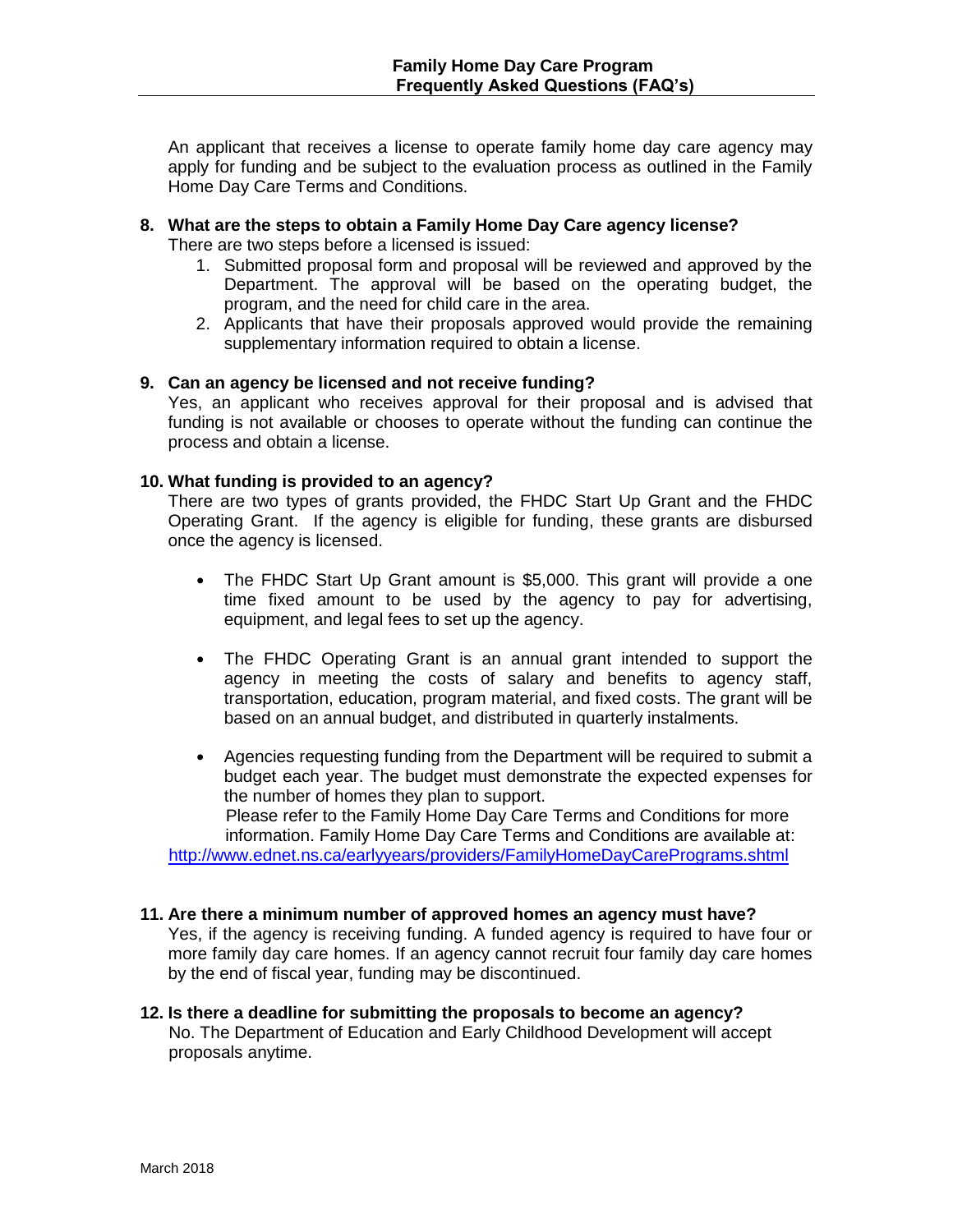## **13. I would like to become an agency but I do not have the physical space, what do I need to do?**

- You will be required to know what space you would be using for the proposal.
- This space can be a planned upgrade to a facility you already have or a rented location.
- If your proposal is approved, inspections must be done to provide evidence that the location is within the regulation standards prior to the license being issued.

#### **14. Who can become a family home day care provider?**

A person who is approved by the family home day care agency to provide child care in the home in which they live.

**15. I am already providing child care in my home. Do I have to join an agency and become regulated?**

No. The Family Home Day Care Program is voluntary. However, you may wish to research the services available at an agency to family home day care providers so that you are fully aware of the benefits of being approved by an agency.

## **16. If I am a care provider in an approved family home day care, do I become the employee of the agency?**

No, you will be self-employed. The agency will be able to provide information and direct you to resources that can help you learn and benefit from being a selfemployed care provider of a family day care home.

## **17. How many children can I provide the care for?**

You can care for no more than 7 children at the time (age infants to school age) including your own children. The following must apply:

- If you provide care for a mixed age group, only 3 children can be under the age of 3 years; with no more than 2 of the children being infants.
- If you provide care for infants only, you can have 3 infants, including your own, and no other children.
- If you provide care for school age children only, you can have 9 children including your own.

 You may have drop in and part-time children as long as there are no more than the number of children as described above in your care at any given time.

#### **18. Can another person provide care for children in my home?**

No. Only approved care provider can provide child care in the home in which they live.

**19. Can I become a family home day care provider if I live in an apartment building?**

Yes, but only if your apartment is not located above the second floor of the building.

## **20. What are the benefits of becoming a care provider of a family home day care in the Family Home Day Care Program?**

As a care provider in an approved family day care home you will have access to: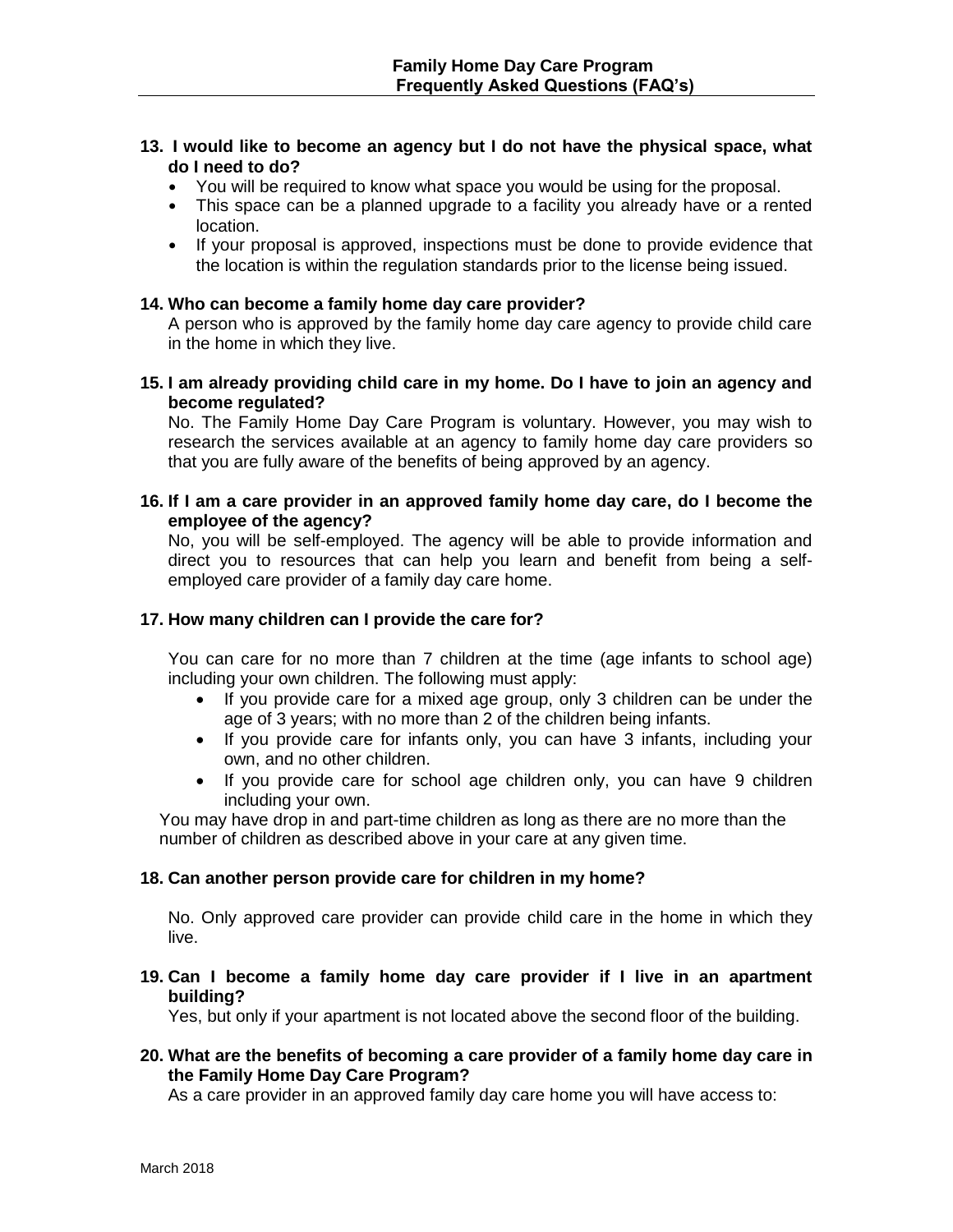- Program advice and support with respect to program delivery provided by agency's family home consultant;
- Professional development and training provided by the agency;
- Other care providers and family home consultants for interaction and support;
- Administrative support and assistance with record keeping;
- Early childhood education information and resources;
- A lending library provided by the agency; and
- Participation in play groups organized by the family home consultant.

Other benefits to the care provider include:

- Infant incentive funding for care provider: \$2.00 per day per infant (not including care provider's own infants)
- Providing care to children whose fees may be subsidized by the Department of Education and Early Childhood Development;
- Ability to advertise/inform parents that your home is approved and regularly monitored and that the child care meets government regulations/standards;
- Parent confidence knowing your home is an approved family home day care; and
- Community recognition as an approved family home care provider.

## **21. Will my home be inspected by the Department of Education and Early Childhood Development?**

Your home will be monitored by the family home day care agency that is licensed by the Department of Education and Early Childhood Development.

The family home day care agency consultant will visit your home on monthly basis to provide guidance and support.

## **22. If I become an approved family day care home will the agency charge me for the services provided?**

No, the agency receives government funded support to provide these services to its family day care homes. As a care provider you will keep the parent fees you collect and the agency will distribute fully government subsidies received for any children in your care.

**23. As a care provider in an approved family day care home, am I able to set my own fees when I join an agency?** 

Yes, and it is advisable that the fees should be competitive with similar programs in the community.

- **24. Will the family day care homes take children who receive childcare subsidies?** Yes, families who are eligible for the government subsidy program may enroll their children in a family day care home.
- **25. If am a care provider, will I be eligible for subsidy for my own children?** No, children of the care provider are not eligible for subsidy in their own home.

#### **26. Do I have to be trained?**